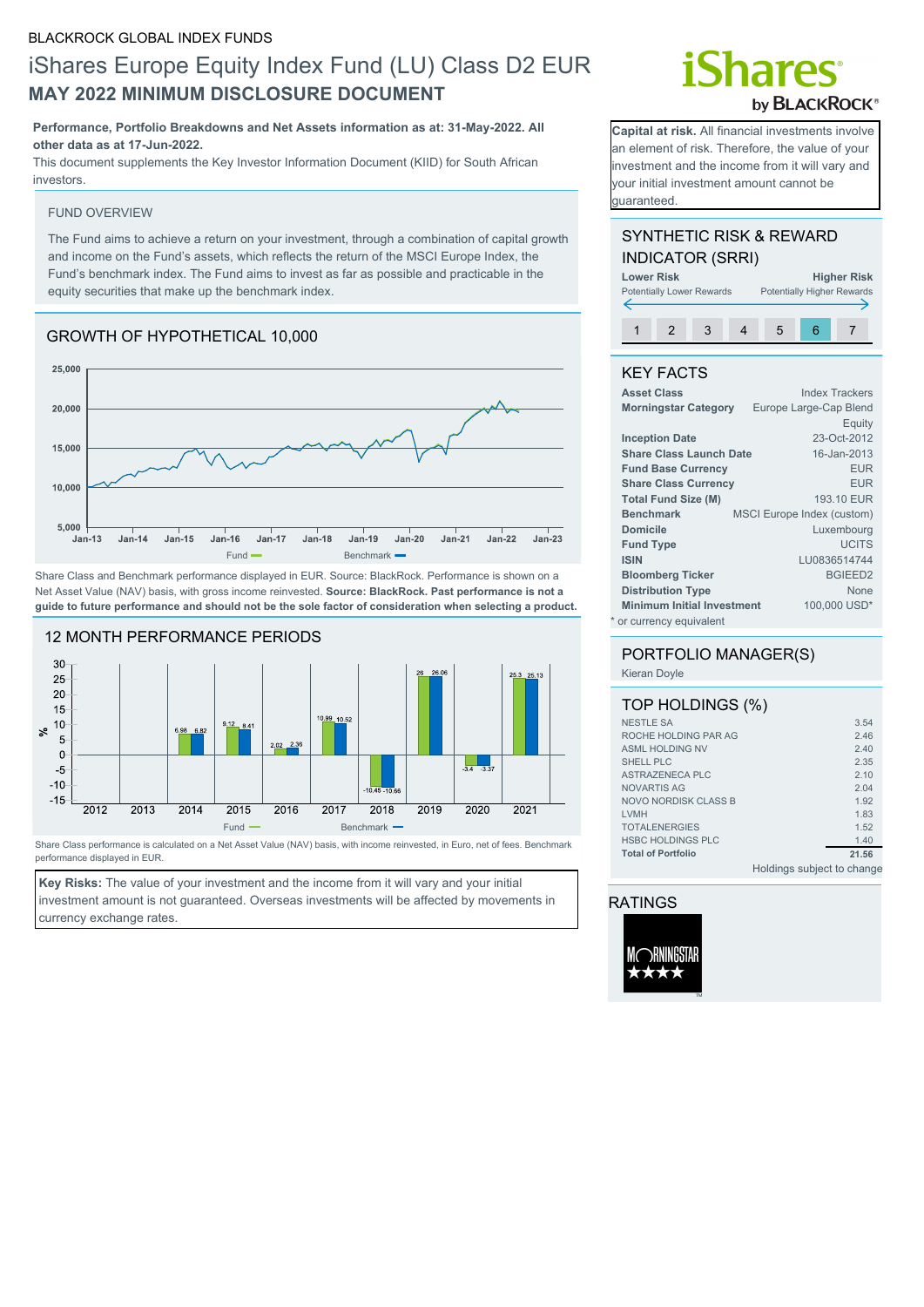#### SECTOR BREAKDOWN (%)

|                               | $\mathbf{z}$ |                  |               |
|-------------------------------|--------------|------------------|---------------|
|                               | <b>Fund</b>  | <b>Benchmark</b> | <b>Active</b> |
| <b>Financials</b>             | 16.02        | 15.99            | 0.02          |
| <b>Health Care</b>            | 15.79        | 15.78            | 0.00          |
| <b>Industrials</b>            | 14.25        | 14.25            | $-0.01$       |
| <b>Consumer Staples</b>       | 13.02        | 13.03            | $-0.01$       |
| <b>Consumer Discretionary</b> | 9.90         | 9.90             | $-0.01$       |
| <b>Materials</b>              | 7.82         | 7.82             | 0.00          |
| Information Technology        | 7.10         | 7.12             | $-0.01$       |
| Energy                        | 6.57         | 6.58             | 0.00          |
| <b>Utilities</b>              | 4.45         | 4.45             | $-0.01$       |
| Communication                 | 3.92         | 3.90             | 0.02          |
| <b>Real Estate</b>            | 1.16         | 1.16             | 0.00          |
|                               |              |                  |               |

Negative weightings may result from specific circumstances (including timing differences between trade and settlement dates of securities purchased by the funds) and/or the use of certain financial instruments, including derivatives, which may be used to gain or reduce market exposure and/or risk management. Allocations are subject to change.

## PORTFOLIO CHARACTERISTICS

| <b>Weighted Average Market Capitalisation (millions)</b> | 86.327 EUR |
|----------------------------------------------------------|------------|
| <b>Price to Book Ratio</b>                               | 1.93x      |
| <b>Price to Earnings (TTM) Ratio</b>                     | 13.73x     |
| 3 Year Tracking Error**                                  | 0.52       |

#### FEES AND CHARGES **Max Initial Charge** 5.00% **Exit Fee** 0.00% **Ongoing Charge** 0.25% **Performance Fee** 0.00%

#### DEALING INFORMATION **Settlement** Trade Date + 3 days **Dealing Frequency** Daily, forward pricing basis **Valuation Point** 12pm CET 12pm CET **Transaction Cut Off Time** 11:59am CET The price of the Fund is published each business day on our website. Temporary suspension of

the issue of shares in the Fund may occur in certain circumstances as outlined in the Fund's prospectus which is available on our website.

### GEOGRAPHIC BREAKDOWN (%)







 $\bigotimes$  +44 (0) 20 7743 33  $\bigotimes$  investor.services@blackrock.com  $\bigoplus$  www.blackrock.com/za



#### **IMPORTANT INFORMATION:**

This material is for distribution to Professional Clients and should not be relied upon by any other persons. Issued by BlackRock Investment Management (UK) Limited, authorised and regulated by the Financial Conduct Authority. Registered office: 12 Throgmorton Avenue, London, EC2N 2DL. Tel: 020 7743 3000. Registered in England No. 2020394. For your protection telephone calls are usually recorded. BlackRock is a trading name of BlackRock Investment Management (UK) Limited. Past performance is not a guide to future performance. The value of investments and the income from them can fall as well as rise and is not guaranteed. You may not get back the amount originally invested. The Funds may be exposed to the following non-exhaustive list of risks, including financial derivative instrument risks, currency risk, counterparty defaults and taxation risk. Please refer to the Prospectus for further details of risk factors relevant to an investment in the Fund and other important information. The sub-funds may engage in investment strategies not described herein that the Investment Manager considers appropriate. Any research in this document has been procured and may have been acted on by BlackRock for its own purpose. The results of such research are being made available only incidentally. The views expressed do not constitute investment or any other advice and are subject to change. They do not necessarily reflect the views of any company in the BlackRock Group or any part thereof and no assurances are made as to their accuracy. This document is for information purposes only and does not constitute an offer or invitation to anyone to invest in any BlackRock funds and has not been prepared in connection with any such offer. BlackRock Global Index Funds (BGIF) is a an open ended variable capital investment company established under the laws of the Grand Duchy of Luxembourg which is available for sale in certain jurisdictions only. BGIF is not available for sale in the U.S. or to U.S. persons. Product information concerning BGIF should not be published in the U.S. BlackRock Investment Management (UK) Limited is the UK distributor of BGIF. Most of the protections provided by the UK regulatory system, and the compensation under the Financial Services Compensation Scheme, will not be available. Subscriptions in BGIF are valid only if made on the basis of the current Prospectus, the most recent financial reports and the Key Investor Information Document, which may not be available to investors in certain jurisdictions where the Fund in question has not been authorised. The BGIF range employs a swing-pricing methodology in order to protect existing investors from the dilution impact of trading costs caused by shareholder activity in the funds. Furthermore, where Funds invest in securities markets that are closed for trading at the Fund's valuation point, an additional adjustment may be applied to protect investors from stale pricing and market timing speculation ("fair value adjustment"). The published Net Asset Value (NAV) may include such adjustments which have the potential to distort apparent performance and tracking error. © 2022 BlackRock, Inc. All Rights reserved. BLACKROCK, BLACKROCK SOLUTIONS, iSHARES, BUILD ON BLACKROCK, SO WHAT DO I DO WITH MY MONEY and the stylized i logo are registered and unregistered trademarks of BlackRock, Inc. or its subsidiaries in the United States and elsewhere. All other trademarks are those of their respective owners.